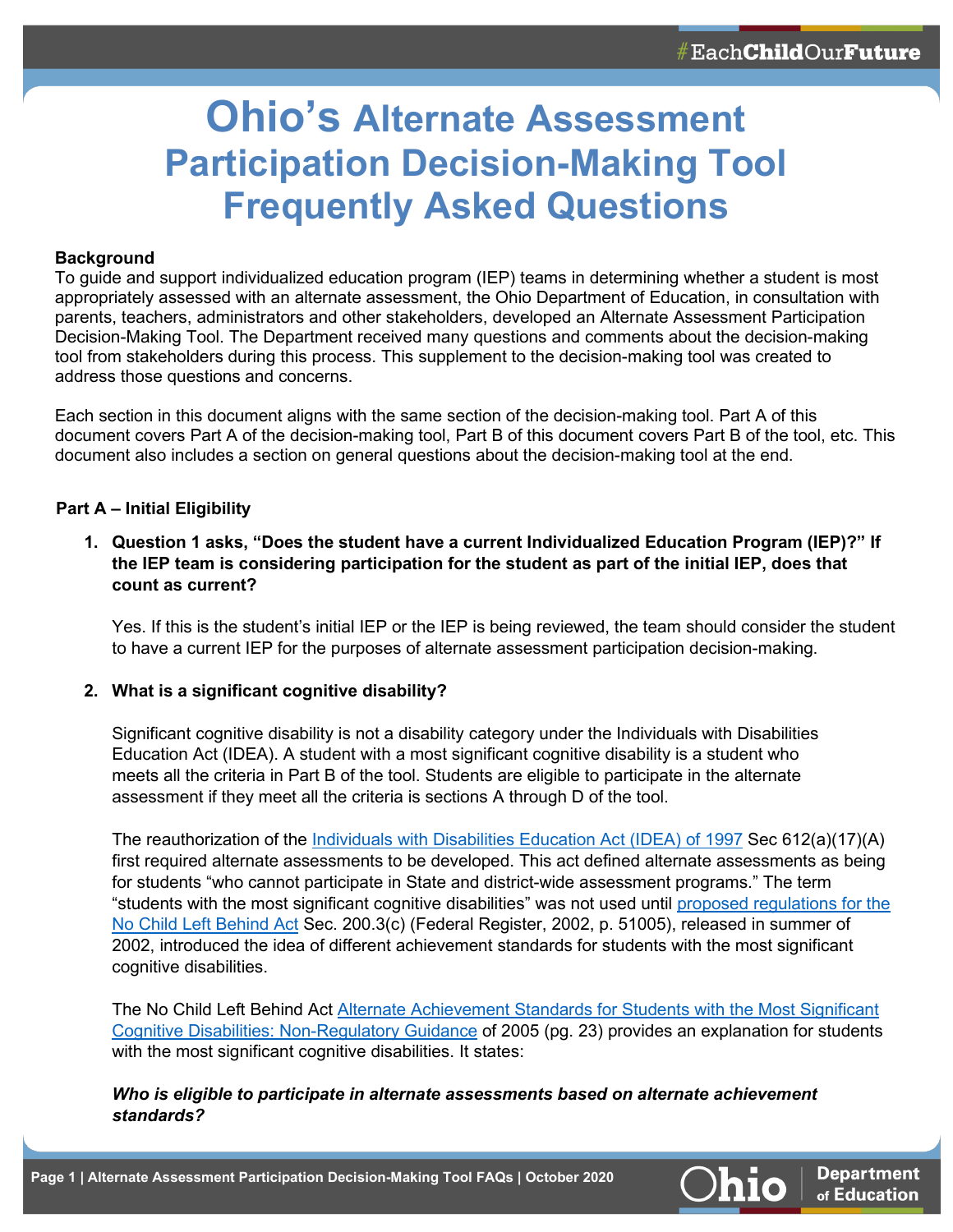**Department** of Education

*Only students with the most significant cognitive disabilities may be assessed based on alternate achievement standards. The regulation does not create a new category of disability. Rather, the Department intended the term "students with the most significant cognitive disabilities" to include that small number of students who are (1) within one or more of the existing categories of disability under the IDEA (e.g., autism, multiple disabilities, traumatic brain injury, etc.); and (2) whose cognitive impairments may prevent them from attaining grade-level achievement standards, even with the very best instruction.* 

The Every Student Succeeds Act  $\S200.6$  expands on the idea of students with the most significant cognitive disabilities.

(d) *State guidelines for students with the most significant cognitive disabilities.* If a State adopts alternate academic achievement standards for students with the most significant cognitive disabilities and administers an alternate assessment aligned with those standards, the State must—

(1) Establish, consistent with section 612(a)(16)(C) of the IDEA, and monitor implementation of clear and appropriate guidelines for IEP teams to apply in determining, on a case-by-case basis, which students with the most significant cognitive disabilities will be assessed based on alternate academic achievement standards. Such guidelines must include a State definition of "students with the most significant cognitive disabilities" that addresses factors related to cognitive functioning and adaptive behavior, such that—

(i) The identification of a student as having a particular disability as defined in the IDEA or as an English learner does not determine whether a student is a student with the most significant cognitive disabilities;

(ii) A student with the most significant cognitive disabilities is not identified solely on the basis of the student's previous low academic achievement, or the student's previous need for accommodations to participate in general State or districtwide assessments; and

(iii) A student is identified as having the most significant cognitive disabilities because the student requires extensive, direct individualized instruction and substantial supports to achieve measurable gains on the challenging State academic content standards for the grade in which the student is enrolled.

# **3. Why can't a student identified with a specific learning disability or a speech or language impairment (only) qualify for participation in the alternate assessment?**

A student with a specific learning disability by definition does not have an intellectual component to his or her disability and therefore cannot be a student with a most significant cognitive disability. The definition of specific learning disability reads, "Specific learning disability does not include learning problems that are primarily the result of visual, hearing or motor disabilities, intellectual disability, emotional disturbance, or environmental, cultural or economic disadvantage."

A speech or language impairment is a communicative disorder that impacts a student's learning. It also does not have an intellectual aspect.

**4. Why are the Individuals with Disabilities Education Act (IDEA) categories, Deafness/Hearing Impairment, Emotional Disturbance, Orthopedic Impairment, Other Health Impaired, and Visual Impairment in the middle column on the tool?**

Students identified with these disability categories will very rarely be students with most significant cognitive disabilities and therefore very rarely qualify for the alternate assessment. However, there may be situations when the IEP team identifies a student as having one of these disability types even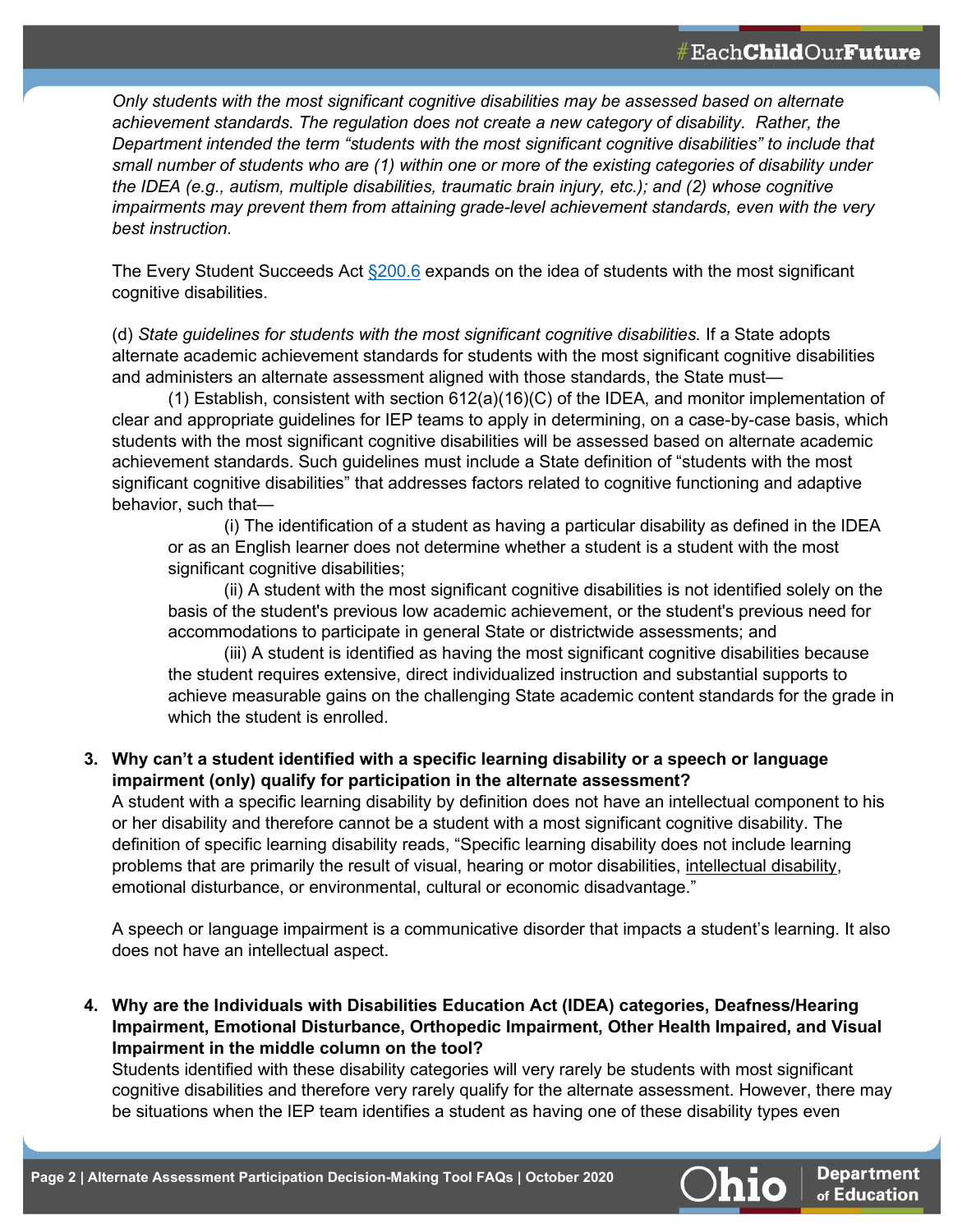though the student is a student with a most significant cognitive disability. This should be a very rare occurrence. If a student's cognitive disability is so significant the student would qualify for the alternate assessment, then the disability would not be the student's identified disability type. For example, if a student has a visual impairment and has a most significant cognitive disability, then multiple disability likely would be a more appropriate designation.

**5. Why are the Individuals with Disabilities Education Act (IDEA) categories, Autism, Deaf-Blindness, Intellectual Disability, Multiple Disabilities and Traumatic Brain Injury bolded in the tool?**

Students identified in these five categories likely have significant cognitive disabilities. However, even within these five categories, not all students will have *most* significant cognitive disabilities and qualify for the alternate assessment.

# **Part B – Determining Most Significant Cognitive Disability**

# **6. Why doesn't the decision-making tool use IQ as a determining criterion?**

We know today that IQ is not fixed. In a day and age where growth mindset and presumed competence are promoted, the use of these kinds of labels and markers for learners seems counterproductive and discriminatory.

As Dr. Martha Snell from the University of Virginia pointed out in [an interview](http://www.aaidd.org/intellectual-disability/interviews/martha-snell) about the 2010 American Association on Intellectual and Developmental Disabilities Definition Manual, "It has been 17 years since we began the shift in focus to supports and away from deficiencies." She continued, "If you provide an individual with the supports that they actually need to achieve valued outcomes, the focus is on what they can learn and what they can do rather than on numbers of IQ points and what an individual cannot achieve."

- **7. In the Conceptual Domain of this section, why were the following statements included in their associated columns:**
	- **"The student may have been referred for an initial evaluation during elementary school due to academic difficulties" (column 2);**
	- **"The student may have been referred for an evaluation in preschool or kindergarten based on developmental differences" (column 3); and**
	- **"The student was most likely identified with developmental delays as an infant or toddler and received early intervention services through the Help-Me-Grow/ Birth-to-3 programs" (column 4)?**

While not always true, students with the most significant cognitive disabilities commonly are identified and begin to receive services at a very early age. This progression of evaluations reflects the typical timelines students with varying degrees of disability are first identified and served.

**8. Why must a student's characteristics fall into column 4 of all three adaptive behavior domains to be eligible?**

Students who have the most significant cognitive disabilities will have very significant deficits in all adaptive behavior domains. Only the descriptors in column 4 describe these very significant deficits.

**9. Does the student's cultural and socioeconomic context matter when determining placement in a column for adaptive behavior?**

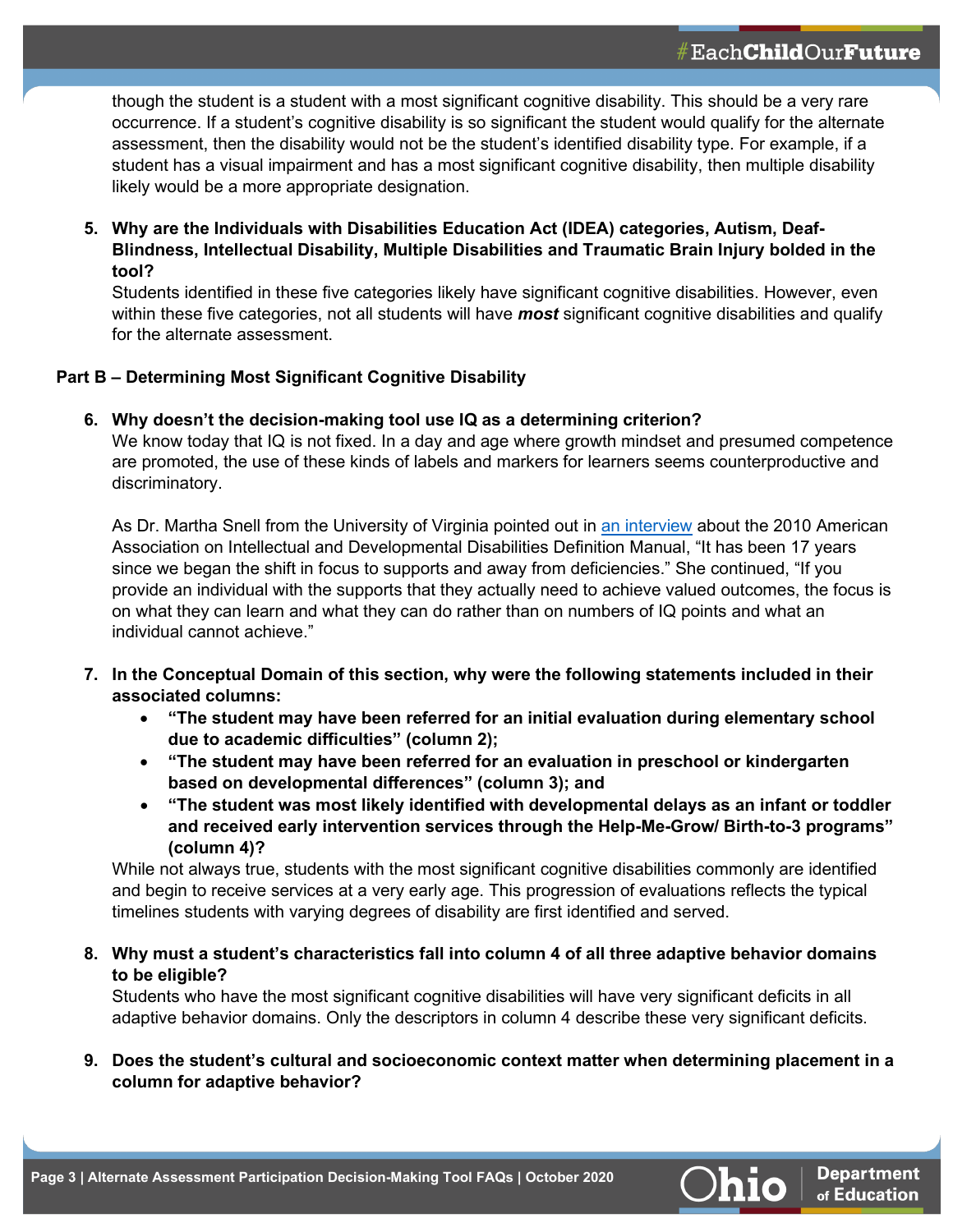Yes. When determining limitations in adaptive behavior for students, teams should be careful to separate intellectual disabilities from external factors that are not related to students' cognitive functioning.

For example, in some scenarios, due to a student's home situation, the student may not have good hygiene, but this is not related to the student's intellectual level. The student may not have been taught or had access to resources for hygiene or good personal hygiene might not have been viewed as a cultural priority (as the student's parents, family and/or friends may be similar).

## **10. What does presume competence mean?**

In 2005, Cheryl Jorgensen published an article titled [The Least Dangerous Assumption: A Challenge to](http://www.uwosh.edu/coehs/cmagproject/readings/documents/Least_Dangerous_Assumption.pdf)  [Create a New Paradigm.](http://www.uwosh.edu/coehs/cmagproject/readings/documents/Least_Dangerous_Assumption.pdf) In this article, she quoted another respected researcher in special education, Anne Donnellan, who in 1984 wrote, "the criterion of least dangerous assumption holds that in the absence of conclusive data, educational decisions ought to be based on assumptions which, if incorrect, will have the least dangerous effect on the likelihood that students will be able to function independently as adults." She went on, "we should assume that poor performance is due to instructional inadequacy rather than to student deficits." Thus, Dr. Jorgensen argued that presuming competence when addressing students with significant cognitive disabilities is the least dangerous thing to do because to do otherwise is more likely to result in harm through fewer educational opportunities, inferior literacy instruction, a segregated education, and fewer choices as an adult.

In the decision-making tool, presuming competence means that in the absence of a clear choice between two columns, it is more beneficial to the student to assume the student can do more rather than less.

# **Part C** - **Determining if the student requires extensive direct individualized instruction aligned to Ohio's Learning Standards – Extended and substantial supports to achieve measurable gains in the gradeand age-appropriate curriculum.**

**11. What does building the base skills zone mean?**

Building the base skills zone is a section of the [learning progressions](https://www.ocali.org/project/unit_planning/page/unit_standards) that provides a list of individual skills or knowledge that lead up to or are part of the extended and general standards.

#### **12. What does engagement skills zone mean?**

The engagement skills zone is a section of the [learning progressions](https://www.ocali.org/project/unit_planning/page/unit_standards) that provides descriptions of engagement skills linked to grade-level learning.

# **13. Do all students who qualify for the alternate assessment really have assistive technology needs?**

Yes. Given there are more than 10 domains of assistive technology, nearly all students with disabilities will have some assistive technology needs. Students with the most significant cognitive disabilities always will need some type of assistive technology because of the pervasiveness and severity of their disabilities that can impact access to communication, motor skills, mobility, seating/positioning, literacy, mathematics, executive functioning, vision, hearing, etc.

#### **14. Is a formal assistive technology evaluation required for a student to have assistive technology?**

No. An assistive technology evaluation is best practice in determining the feature match between a student's strengths and needs and features of assistive technology tools. This research, trial, data collection and evaluation process ensures a better match before money is spent on purchasing assistive technology.

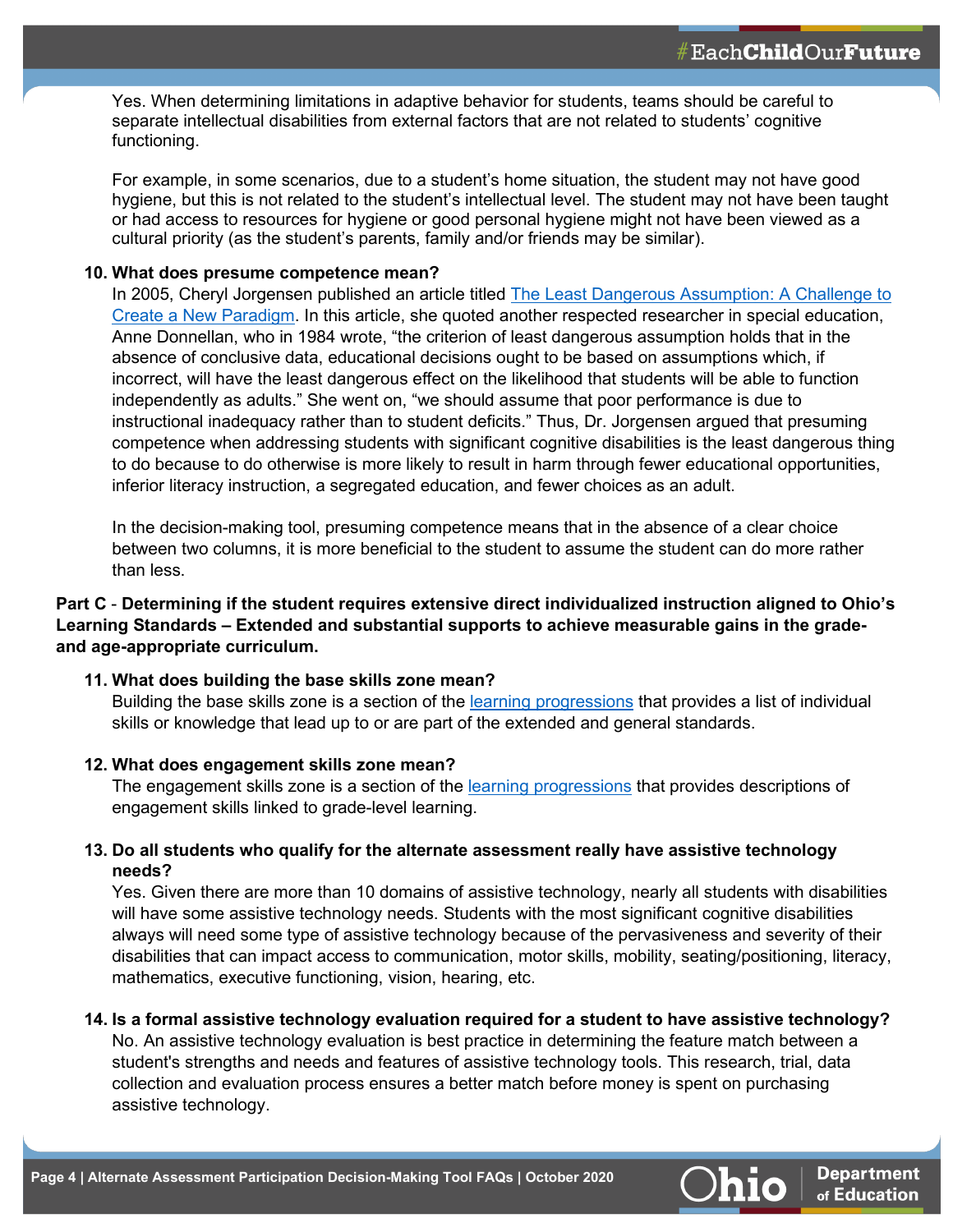**Department** of Education

Assistive technology should be considered for every student with an IEP. Consideration goes beyond simply checking "yes" or "no" on the IEP but is a careful and thoughtful discussion that focuses on the student's needs and abilities, environments, tasks and how the student might be supported by assistive technology. The results of the assistive technology consideration discussion may indicate the need for a more in depth [assistive technology](https://ataem.org/at-assessment) assessment.

### **15. Are "low-tech" solutions still considered assistive technology?**

Yes. Low-tech assistive technology most often is defined as a tool or device where no battery or electricity is required to operate it. Students with disabilities can benefit from a broad spectrum of lowtech assistive technology tools.

## **16. What does it mean to feature match assistive technology?**

Feature matching is a decision-making process by which IEP or Assistive Technology teams match a student's strengths and needs to assistive technology features.

**17. Why does Part C allow a student to meet the criteria to participate in the alternate assessment if the student's characteristics are in columns 3 or 4, while in Part B, the student characteristics must all be in column 4?**

Students who have the most significant cognitive disabilities will have very significant deficits in all adaptive behavior domains. Only the descriptors in column 4 describe these very significant deficits. However, students with the most significant cognitive disabilities can have varying levels of instructional needs that exceed the least complex level (column 4 only).

## **Part D – Additional Considerations**

**18. Why does this document start by reviewing the disability category when the first bullet in this section says participation determination isn't made based solely on disability category or label?** Students with severe learning disabilities, by definition, cannot have cognitive disabilities and therefore cannot participate in the alternate assessment. Students with speech impairment only also will never qualify. Students identified in categories marked as proceed with caution rarely will qualify since these students do not typically have cognitive disabilities significant enough to qualify for alternate assessment participation. If they do have most significant cognitive disabilities, they should be identified with a different category. For example, if a student is blind and meets the criteria for participation in the alternate assessment, a more appropriate category is multiple disability.

When the tool states participation determination is not made based solely on disability category or label, this means a team should not make the decision for a student to participate in the alternate assessment because of the student's identified disability category without going through all parts of the tool. There is no disability category in which all students identified with that disability will qualify.

# **General Questions**

**19. Does the decision-making tool need to be completed every year? Does it need to be signed and kept in the student's file or attached to the IEP?**

IEP teams must review the decision-making tool at least annually if participation in the alternate assessment is being considered and at each IEP meeting where participation in the alternate assessment is discussed. All members of the IEP team listed on the tool must sign the tool. Attach the completed form to the student's IEP.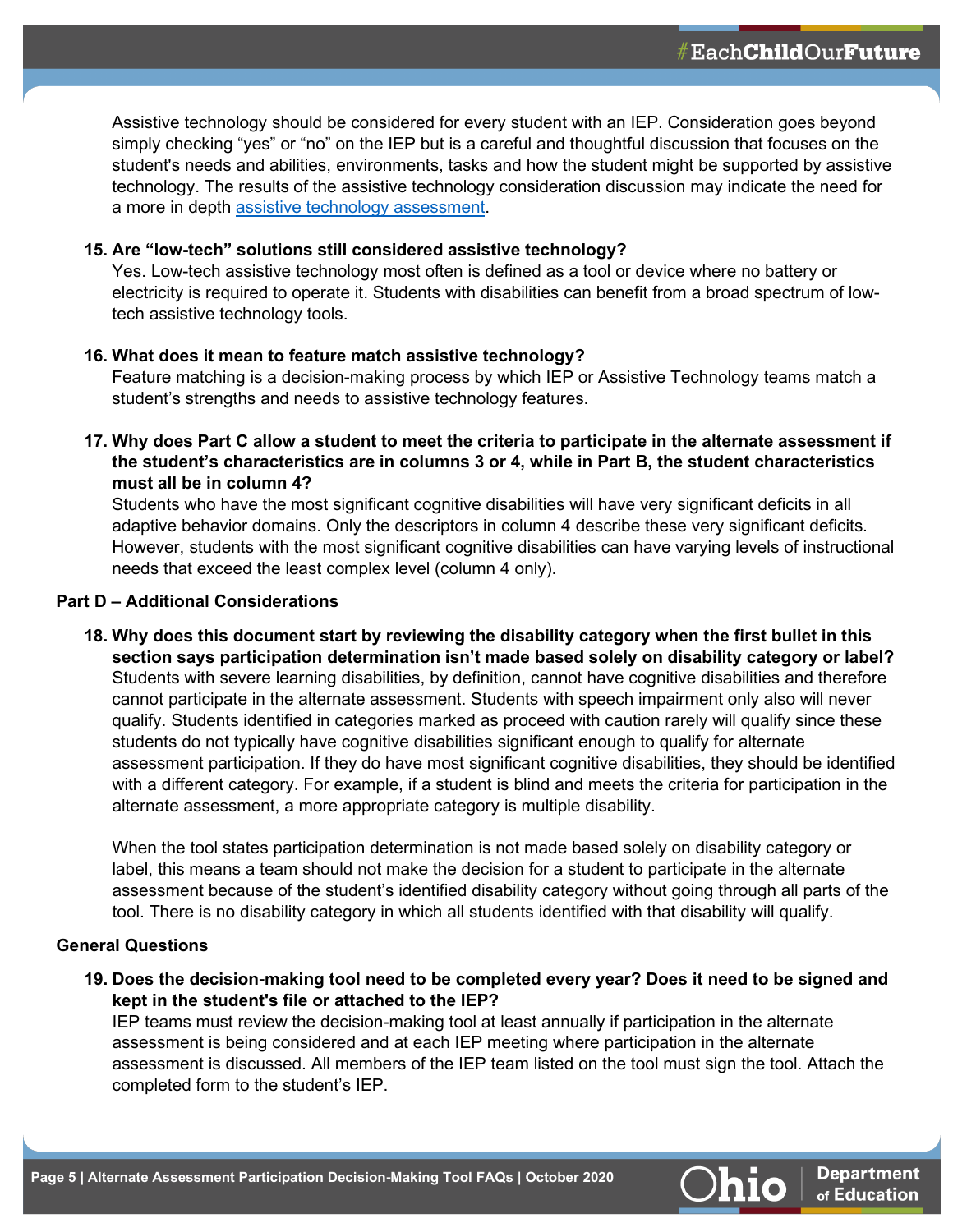### **20. Does there have to be data to support each decision-making point?**

Yes. For all parts of the decision-making tool, decisions must be data driven. Exactly what data evidence is used depends on what is being considered. Examples of data include results from formative assessments, data from evidence-based interventions, information from multiple sections of the IEP, assistive technology assessment data, learner profile or cumulative folder data documenting supports and services, and more.

### **21. What does the team do when it is having difficulty in determining which column to select?**

Go back to the data to review current evidence. It may be necessary to collect additional information. In the absence of additional data, presume competence and select the column that represents the present evidence.

When considering which column best describes a student, the team should take a holistic approach to the student's characteristics. Do not tally the number of characteristics in each column to make a decision, rather consider which column overall best represents the student.

# **22. What should the IEP team do if the student has taken the alternate assessment in previous years but the team determines the student no longer is eligible to participate in the alternate assessment?**

Sometimes IEP teams determine that a student who previously participated in the alternate assessment no longer qualifies. If a student does not qualify for the alternate assessment, the team should switch the student to the general assessment, most likely with accommodations. The team also should consider other elements of the student's program, such as whether the student requires new or additional assistive technology and whether the student should be moved to a more inclusive setting. Instructional practices and support services should be considered that may allow the student to make progress in the general education curriculum. Teams should continue to hold high expectations for all students with disabilities and focus on each student's individual strengths, understanding that all students with disabilities first and foremost are general education students.

**23. After the IEP team completed the decision-making tool, the student does not qualify for participation in the alternate assessment. However, the team believes the student is unable to take the general assessments and show what the student knows and can do. Can the student still take the alternate assessment?**

No. Only students who meet all criteria for participation in the alternate assessment may take the alternate assessment.

**24. In our school, students in our self-contained classrooms for students with intellectual disabilities take the alternate assessment. Do the IEP teams of these students have to use the decision-making tool to determine if each of these students qualify for participation in the alternate assessment?**

Yes. Participation in the alternate assessment is an IEP team decision for each individual student. Where a student is placed is not a criterion for participation in the alternate assessment. Only students who meet all criteria for participation in the alternate assessment may take the alternate assessment.

**25. The IEP team feels the student it is considering for alternate assessment will not perform well on the general assessments and this will impact the school and district report cards and reflect poorly in teacher evaluations. Since the district has less than 1% of the total student population participating in the alternate assessment, is it okay to include additional students who do not**